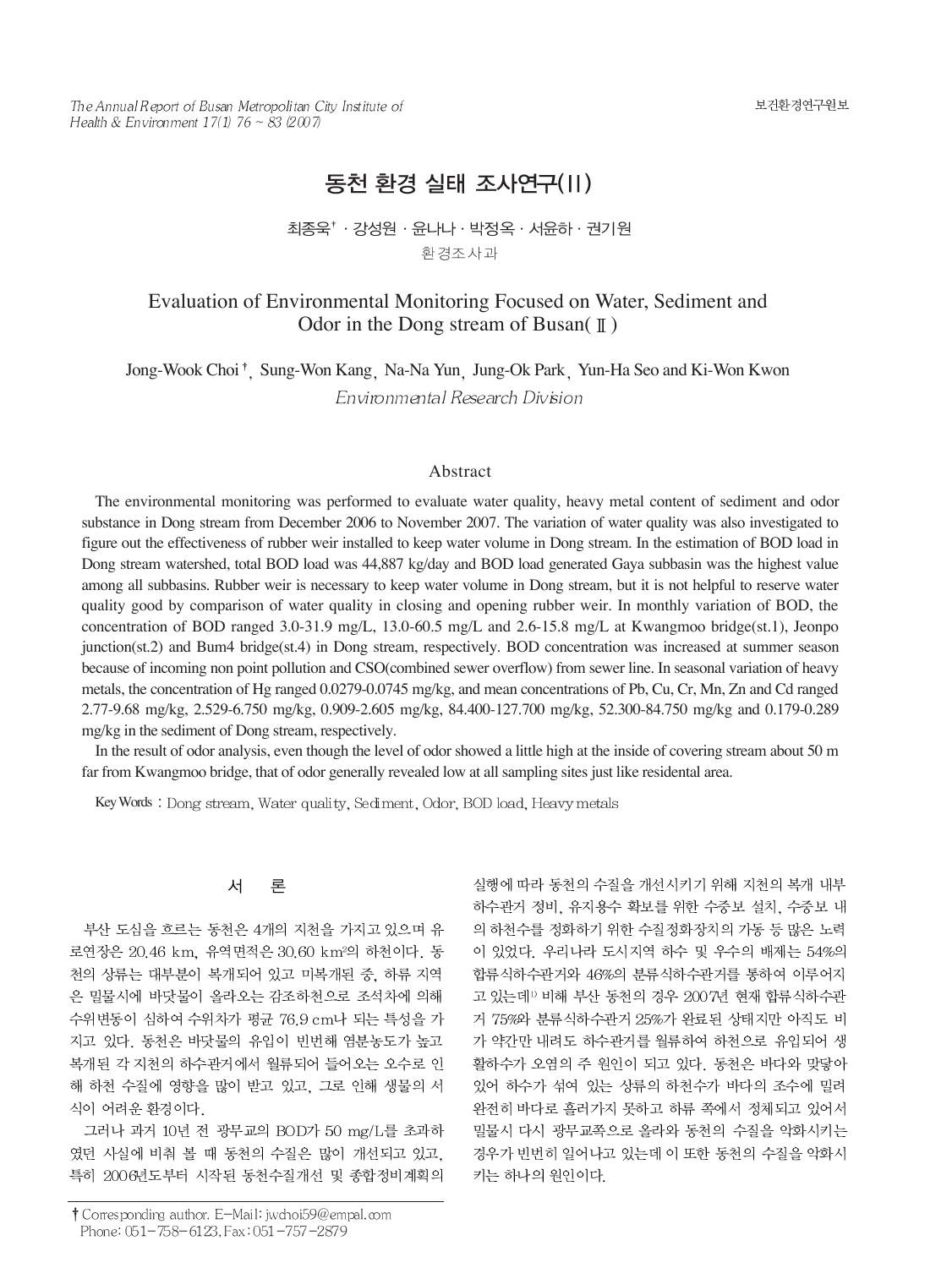동천 주변 지하역사에서 나오는 지하수와 상류에서 흘러 내 려오는 하천수로는 동천의 유지용수가 턱없이 부족하므로 밀물 시 광무교까지 올라오는 해수를 수중보로 가두어 유지용수를 확보한 다음 수질정화장치를 이용하여 수질을 정화시킨다. 수 질정화장치는 PCF (pore control fiber) 여과형태의 수질정화 장치이기 때문에 부유물질을 제거하는 데는 효과가 좋으나 유 기물 제거에는 큰 역할을 할 수 없다는 약점이 있다. 따라서 수 중보에 유지된 하천수의 수질은 밀물시 하류에서 올라오는 해 수의 수질에 절대적인 영향을 받을 수밖에 없는 상황이다.

동천의 유지용수와 수질 개선을 위해서는 일본토목학회의 수변 경관계획을 참고로 적어도 하루에 약 30,000~40,000 m<sup>3</sup>의 유량이 필요하다고 지적하고 있다. 이를 토대로 동천에서 필요한 유량 확보를 위하여 부산광역시 하천관리과에서는 여러 가지 방안들을 비교 검토하고 있으며 감조하천인 동천의 경우 에는 해수도수도 하나의 방안으로 대두되고 있다<sup>2)</sup>.

본 조사연구에서는 동천유역에서 발생되는 BOD 부하량을 소유역별로 산정하여 동천유역의 오염원을 분석하였고 동천환 경개선사업에 따른 동천의 환경변화를 06년도에 이어 07년도 연속적으로 모니터링 하기위하여 수질, 저질, 악취물질에 대하 여 미복개 구간 시작점인 광무교 지점, 지천인 전포천이 합류 되는 지점, 수중보 이후 지점인 범4호교지점에서 조사를 실시 하였다. 또한 수중보 가동시와 미 가동시에 대한 수질 차이를 조사하기 위해 수중보의 개, 폐 시점에 맞추어 광무교, 수중보 설치지점. 범4호교. 그리고 하류쪽인 범일교지점에 대하여 수 질을 모니터링 하였다.

#### 재료 및 방법

### 조사대상 지점

조사대상인 동천 유역은 Fig. 1과 같고 수질, 악취물질, 하 상저질의 조사지점은 광무교지점(st.1)과 전포천이 합류되는 지점(st.2) 및 수중보 이후인 범4호교지점(st.4)으로 선정하였 고, 수중보 가동 전후에 대한 수질비교 지점은 광무교지점, 수 중보 설치지점(st.3), 범4호교지점, 하류 지점인 범일교지점 (st.5)을 선정하였다.

#### 분석방법

수질 : 수질 분석항목 중 현장측정 항목인 수온, pH, 염분, 용존산소 등은 현장측정기(YSI 556MPS)를 이용하여 현장에서 바로 측정하였고, 분석항목은 시료를 채취하여 실험실로 옮겨 수질오염공정시험방법<sup>3</sup>에 따라서 분석하였다.

하상저질 : 저질의 유기물 함량 분석을 위한 강열감량은 해양 환경공정시험방법4에 따라 완전히 건조된 시료를 분쇄하여 0.063 mm (230메쉬) 체를 통과시킨 후 분석하였으며, 수은을 제외한 중금속 분석 전처리는 토양오염공정시험방법3에 따라 시료를 통풍이 잘되는 곳에서 풍건시킨 후, 분쇄하여 2mm 표 준체(10메쉬)에 통과한 시료를 분석용 시료로 하였다. 수은은 전처리 과정을 거치지 않고 바로 수은분석기(Mercury Atomizer MA-1)로 분석한 반면, 나머지 중금속은 전처리를 거쳐 원자흡광광도계(Atomic Absorption Spectrophotometer ; Varian SpectraAA 220FAST Sequential)로 분석하였다.

악취물질 : 악취물질은 관능법과 기기분석법을 병행하여 원 인물질을 분석하였다. 합악취는 희석배수로서 관능적인 판정을 하였으며, 황성분 악취물질은 GC/MS로 분석하였는데 분석 조 건은 Table 1과 같다. 그리고 알데하이드류는 HPLC로 분석을 하였으며 분석조건은 Table 2와 같다.

#### 결과 및 고찰

### 동천유역의 BOD 발생부하량

동천유역에서 발생되는 BOD 부하량 산정을 위한 동천유역 의 소유역 분할은 1/25,000 축적의 수치지형도를 이용하여 표 고자료를 추출하고 DEM (Digital Elevation Model)을 생성 하여 실행하였으며 그 소유역에 대한 오염부하량 산정은 대상



Fig. 1. Map of Dong stream watershed showing sampling site.



Fig. 2. BOD load of sub basins in Dong stream.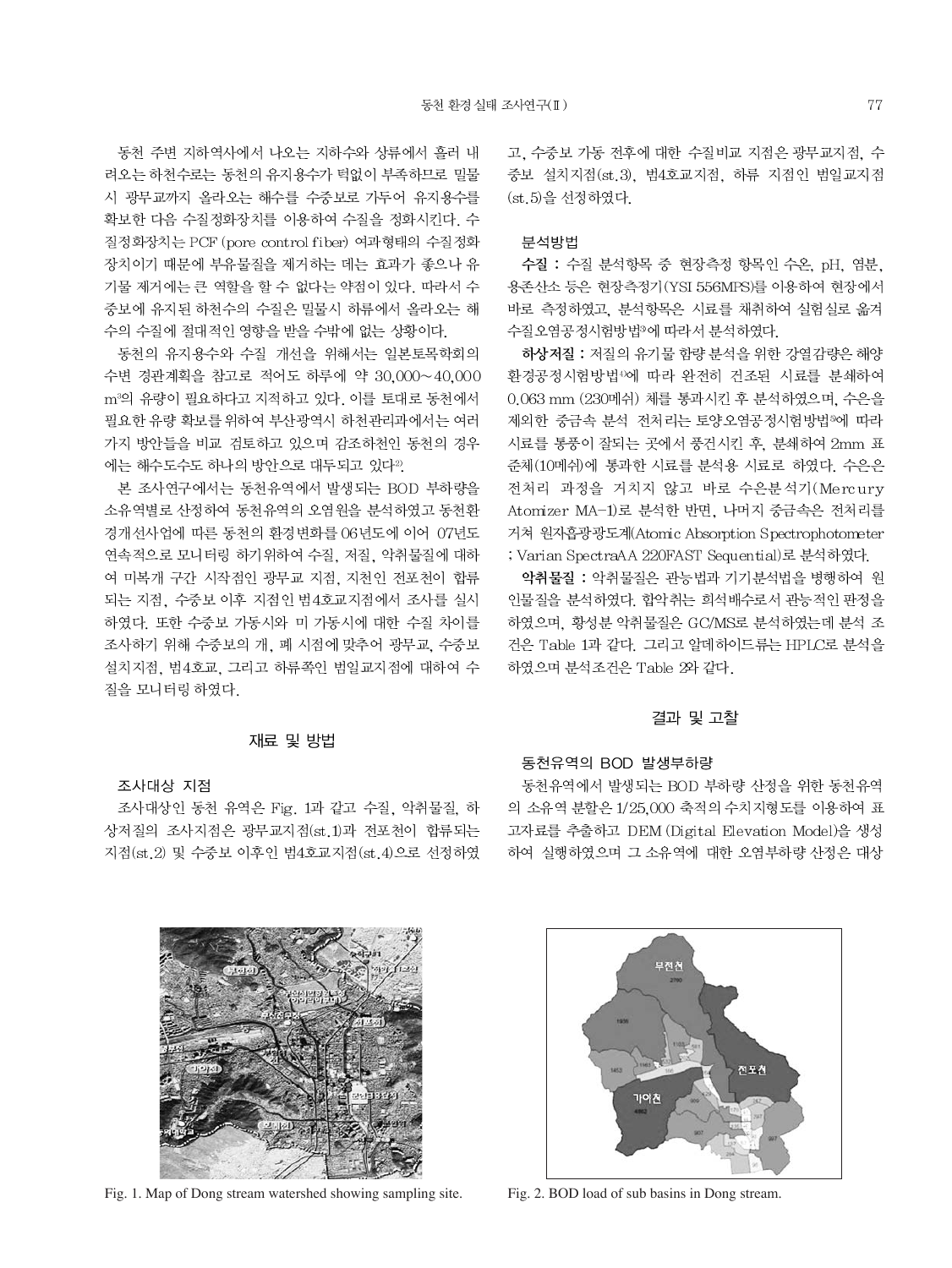|    |                                                                                                | Condition                                                                                                                                                                                                    |  |  |  |  |  |  |
|----|------------------------------------------------------------------------------------------------|--------------------------------------------------------------------------------------------------------------------------------------------------------------------------------------------------------------|--|--|--|--|--|--|
| GC | column<br>carrier gas<br>injection port temp.<br>injection mode                                | HP-1ms(30m x 0.2mm x 1.0 $\mu$ m)<br>He(99.999%)<br>260<br>split ratio $20:1$ ,                                                                                                                              |  |  |  |  |  |  |
|    | oven temp.                                                                                     | $35^{\circ}$ C (3m in) $\rightarrow$ 120 $^{\circ}$ C (1m in) $\rightarrow$ 100 $^{\circ}$ C (3m in) $\rightarrow$ 260 $^{\circ}$ C (2m in)<br>$20^{\circ}$ C/min<br>$10 \degree$ C/min<br>$4^{\circ}$ C/min |  |  |  |  |  |  |
| MS | interface temp.<br>ionization mode<br>el ectron e ne rgy<br>ion source temp.<br>detecting mode | $260^{\circ}$ C<br>EI mode<br>70e V<br>$230^\circ$ C<br>Selected Ion Monitoring (SIM)                                                                                                                        |  |  |  |  |  |  |

Table 1. Analytical condition of GC/MS for sulfur compounds

Table 2. Analytical condition of HPLC for aldehyde compounds

|     |                         | Condition                                                     |
|-----|-------------------------|---------------------------------------------------------------|
| HPL | column<br>solvent ratio | $ODS(C18)$ 4.6mm $\times$ 250mm                               |
|     | flow rate               | $\alpha$ ace tonitrile $(60)$ : water $(40)$<br>$1.0$ m L/min |
|     | injection volume        | 20 uL                                                         |

소유역에 포함되는 모든 오염 발생원에 대하여 각각의 발생 오 염부하를 실측하는 것이 원칙이지만, 발생원마다 발생량과 발 생형태가 다르므로 발생원 모두에 대해 계속적으로 오염부하 를 실측하는 것은 실질적으로 불가능하므로 오염원단위 '를 이 용하여 오염부하량을 산정하였다. 그 결과 Fig. 2와 같이 동천 유역의 전체 BOD 발생부하량은 총 44,887 kg/day로 생활계 76.4%, 산업계 20.2%, 토지계 3.4%로 생활계가 주 오염원으 로 나타났고, 소유역별 BOD 발생부하량은 가야천 >전포천 > 부전천 > 호계천 유역 순으로 나타났다.

#### 수중보 가동 전 · 후 수질비교

유지용수 확보를 위해 설치된 수중보의 가동시와 미 가동시 의 수질을 비교하기 위하여 수중보지점(st.3)을 중심으로 상류 쪽인 광무교지점(st.1)과 수중보 바로 아래 지점인 범4호교 (st.4), 그리고 하류의 북항 바다에 가까운 범일교지점(st.5) 등 4개 지점을 선정하여 각각 3회에 걸쳐 수질을 모니터링 하 였다. 바다의 조수에 맞추어 수중보를 내려 해수가 수중보 내 로 들어오게 한 다음 수중보를 올려 들어온 유량을 유지하는 방식으로 일주일에 2회 정도 수중보를 개폐하며 운영하고 있 다. 수중보 내로 일정량의 유량이 들어오면 수중보를 세워 물 을 계류한 다음 수질정화장치를 가동하여 수질을 정화하면서 2~3일정도 유지하다가 썰물시 수중보를 내려 수중보 내에 계 류된 물을 하류로 흘려보내는데 수중보 미가동시 시료채취는 밀물시 유량이 수중보 내로 들어오는 시점으로 하였고, 수중보 가동시 시료채취는 수중보 내에 계류된 물을 썰물시 하류로 흘 러보내는 시점으로 정하였으며, 수중보 미가동시와 가동시의 수질분석 결과는 Table 3과 같다.

수중보 미가동시의 수질에서 광무교의 염분농도가 다른 지 점에 비하여 상대적으로 낮은 이유는 밀물시 해수가 시료채취 지점까지 밀려 올라가지 못하였고 상류에서 담수의 하천수가 흘러 들어왔기 때문으로 보인다. 나머지 지점들의 염분농도는 거의 비슷하지만 바다에 가까울수록 염분농도가 약간 높게 나 타났다. DO 농도는 광무교지점이 6.1 mg/L로 가장 높았고, 범4호교지점은 3.4 mg/L로 가장 낮게 나타났다. BOD와 COD 농도는 하류쪽으로 갈수록 낮아져 범일교에서는 2.1 mg/L와 4.4 mg/L로 각각 나타났다. 총인과 총질소 농도는 광무교지점이 가장 높게 나타났고, 수중보와 범4호교지점은 비슷한 농도를 보였고 범일교는 가장 낮은 농도를 보였다. 범 일교지점은 바다에 가까운 하류지점으로 지천에서 유입되는 하수의 영향을 거의 받지 않기 때문에 수질이 양호한 상태이지 만 상류 지점들은 밀물시 해수가 상류로 올라가면서 지천인 호계천에서 유입되는 하수, 또는 바다로 흘러가지 못하고 정체 되어 머물고 있던 하수의 일부가 밀물과 함께 상류로 올라가기 때문에 수질이 나빠지는 것으로 나타났다.

수중보 가동시의 수질을 보면 염분농도가 광무교지점과 수 중보지점에서 낮은 농도로 나타난 반면 범4호교와 범일교에서 는 높은 농도를 보였는데, 수중보로 차단된 상태에서 하류는 해수에 가깝고 상류는 담수의 유입으로 염분농도가 희석된 기 수역의 특성을 나타내었다. 수중보지점과 범4호교지점의 DO 가 아주 낮은 농도분포를 보였는데 수중보지점은 수중보에 가 두어진 정체된 수체에 전포천에서 흘러들어 오는 오수가 혼합 됨으로 DO가 고갈되는 현상을 보였고, 범4호교지점은 수중보 로 흐름이 완전히 차단되어 물이 고여 있는 형태에서 잔존되어 있던 오수로 인해 DO가 0 mg/L에 가까운 농도로 떨어지는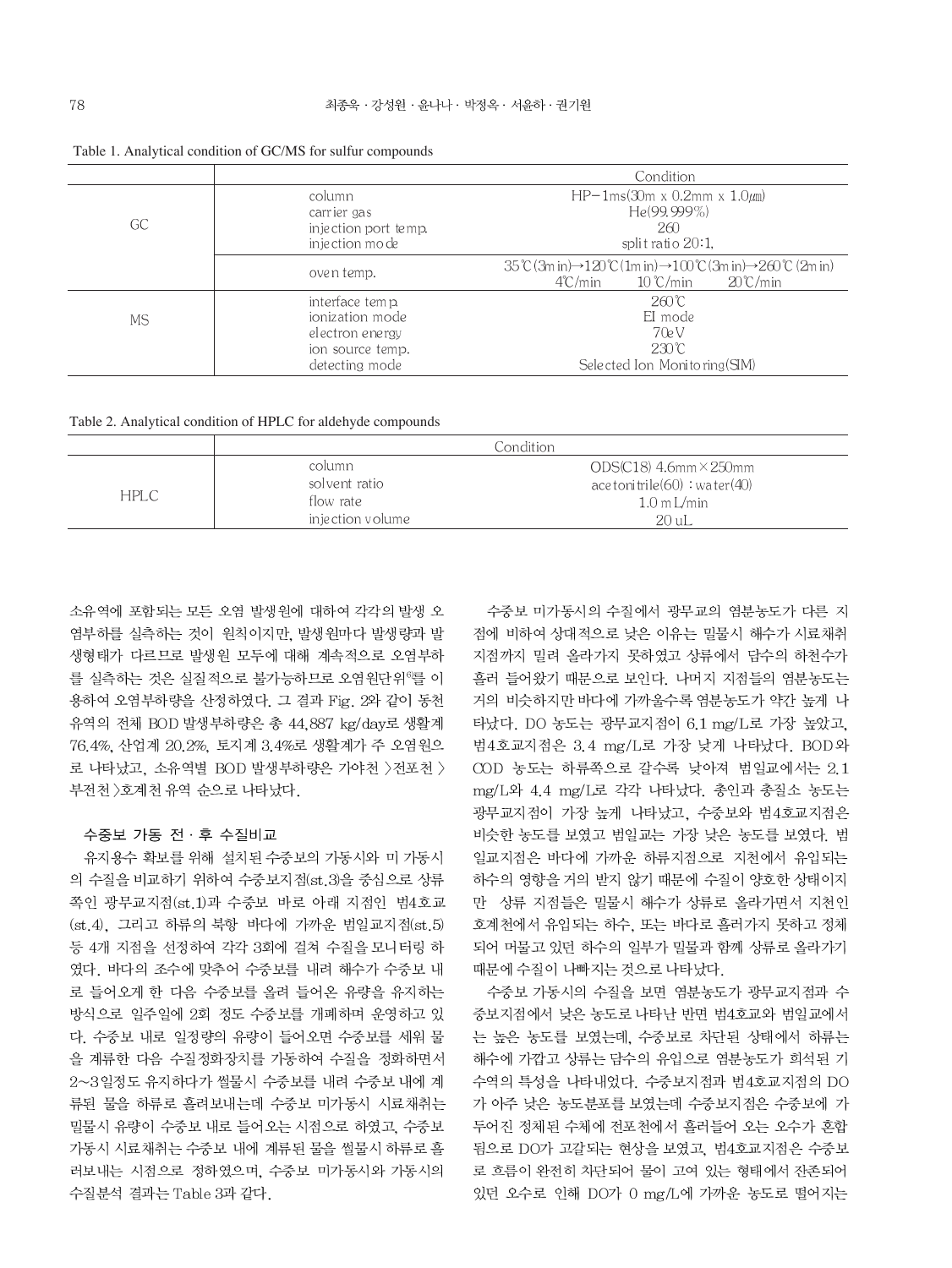| Weir  | Site            | Salinity (%) | DO $(mg/L)$      | $BOD$ (mg/m) $COD$ (mg/L) |         | SS (mg/L) | $TN$ (mg/L) | TP (mg/L) |
|-------|-----------------|--------------|------------------|---------------------------|---------|-----------|-------------|-----------|
|       | First           | 2.81         | 7.7              | 2.0                       | 4.6     | 3.7       | 3.867       | 0.182     |
|       | 2nd             | 1.13         | 7.2              | 2.9                       | 6.4     | 6.5       | 5.032       | 0.183     |
|       | St.1<br>3rd     | 13.50        | 3.5              | 9.7                       | 6.8     | 9.5       | 3.533       | 0.166     |
|       | Mean            | 5.81         | 6.1              | 4.9                       | 5.9     | 6.6       | 4.144       | 0.177     |
|       | First           | 23.04        | 4.2              | 3.0                       | 5.5     | 4.6       | 2.178       | 0.127     |
|       | 2nd             | 22.29        | 3.4              | 3.3                       | 7.9     | 3.8       | 2.344       | 0.119     |
|       | St.3<br>3rd     | 23.65        | 4.6              | 6.6                       | 6.0     | 5.8       | 2.025       | 0.137     |
| Open  | Mean            | 22.99        | 4.1              | 4.3                       | 6.5     | 4.7       | 2.182       | 0.128     |
|       | First           | 24.33        | 2.6              | 2.4                       | 6.3     | 4.1       | 1.877       | 0.113     |
|       | 2nd             | 23.39        | 2.9              | 1.8                       | 6.3     | 4.7       | 2.420       | 0.130     |
|       | St.4<br>3rd     | 24.18        | 4.6              | $7.2\,$                   | 6.0     | 5.2       | 2.170       | 0.149     |
|       | Mean            | 23.97        | 3.4              | 3.8                       | 6.2     | 4.7       | 2.156       | 0.131     |
|       | First           | 25.17        | 3.6              | 2.4                       | 4.5     | 3.1       | 1.438       | 0.100     |
|       | 2 <sub>nd</sub> | 24.64        | 3.4              | 1.5                       | 5.9     | $1.7\,$   | 1.863       | 0.119     |
|       | St.5<br>3rd     | 27.05        | 6.0              | 2.4                       | $2.8\,$ | 2.4       | 0.748       | 0.051     |
|       | Mean            | 25.62        | 4.3              | 2.1                       | 4.4     | 2.4       | 1.350       | 0.090     |
|       | First           | 10.69        | 3.0              | 10.3                      | 11.3    | 5.6       | 5.701       | 0.340     |
|       | 2nd             | 24.88        | 1.6              | 9.7                       | 8.8     | 9.5       | 2.963       | 0.165     |
|       | St.1<br>3rd     | 11.68        | 2.3              | 10.3                      | 7.2     | 4.2       | 3.498       | 0.169     |
|       | Mean            | 15.75        | 2.3              | 10.1                      | 9.1     | 6.4       | 4.054       | 0.225     |
|       | First           | 12.98        | 2.6              | 7.2                       | 9.3     | 5.1       | 4.478       | 0.267     |
|       | 2nd             | 24.57        | 0.7              | 16.9                      | 12.0    | 20.9      | 1.551       | 0.141     |
|       | St.3<br>3rd     | 17.62        | $\sqrt{a}$       | 33.2                      | 15.6    | 7.3       | 3.794       | 0.223     |
| Close | Mean            | 18.39        | 1.1              | 19.1                      | 12.3    | 11.1      | 3.274       | 0.210     |
|       | First           | 24.67        | 1.0              | 6.0                       | 4.7     | 1.7       | 1.945       | 0.128     |
|       | 2nd             | 27.38        | $\boldsymbol{0}$ | 127                       | 12.0    | $10.0$    | 1.620       | 0.163     |
|       | St.4<br>3rd     | 19.45        | 0.5              | 13.6                      | 10.0    | 4.5       | 3.154       | 0.216     |
|       | Mean            | 23.83        | 0.5              | 10.8                      | 8.9     | 5.4       | 2.240       | 0.169     |
|       | First           | 22.69        | 1.9              | 5.4                       | 8.7     | 4.6       | 3.050       | 0.202     |
|       | 2nd             | 28.89        | $2.2\,$          | 7.9                       | 6.4     | 7.8       | 0.395       | 0.112     |
|       | St.5<br>3rd     | 24.91        | 2.3              | 6.6                       | 4.4     | 4.3       | 1.382       | 0.141     |
|       | Mean            | 25.50        | 2.1              | 6.6                       | 6.5     | 5.6       | 1.609       | 0.152     |

Table 3. Summary of water quality items in closing and opening the moving weir of Dong stream

현상을 보였다. BOD와 COD가 수중보지점에서 가장 높게 나 타난 것은 전포천의 오수 유입이 실질적으로 많다는 것을 보여 주었고, COD 보다 BOD의 농도 값이 더 높게 나타난 것도 이 를 잘 설명하고 있다. 부유물질도 수중보지점에서 가장 높게 나타났는데 상류의 부유물질이 수중보 부근으로 밀려와 정체 되기 때문으로 보였다.

동천의 광무교지점 부근에서의 유지용수 확보를 위해서는 수중보의 역할이 중요하게 작용하지만 수중보와 수질정화장 치에 의한 동천의 수질 개선은 현실적으로 어려워 보인다는 것 을 수중보 전후의 수질 비교에서 알 수 있었다. 특히 전포천에 서 들어오는 하수가 동천의 수질에 큰 영향을 미치는 것으로 나타났다. 수중보 내에 계류된 수질은 밀물시 올라오는 해수의 수질에 크게 좌우되고 상류의 하수 유입량에 따라 수질의 악화 정도의 변화가 심하다.

#### 수질 변화

2006년에 이어 2007년도에도 동천의 수질변동을 조사하기 위해 2006년 12월부터 2007년 11월까지 매월 전년과 동일한 지점에서 시료를 채취하여 분석하였다. 현장측정 항목인 DO 와 염분을 비롯한 유기물질과 부유물질에 대한 분석 결과는 Table 4와 같다. 광무교지점의 DO는 여름철에 상대적으로 낮 았고, 7월에 가장 낮은 0.4 mg/L를 나타내었는데 여름철 우수 에 의한 하수관거 월류수 및 노면 비점오염원의 유입으로 인한 현상으로 보였다. 전포천 합류지점은 1월을 제외하고는 계절별 특성없이 대체적으로 낮은 농도를 보였고. 범4호교지점도 전포 천 합류지점과 비슷하게 DO농도가 전반적으로 낮게 나타났는 데 수중보로 인해 물이 정체되고 잔존된 오수가 분해되면서 농 도가 낮아진 것으로 보였다. 06년도에 비하여 07년도의 DO 농 도가 다소 낮았으며 용존산소 부족으로 나타나는 흑탁화와 백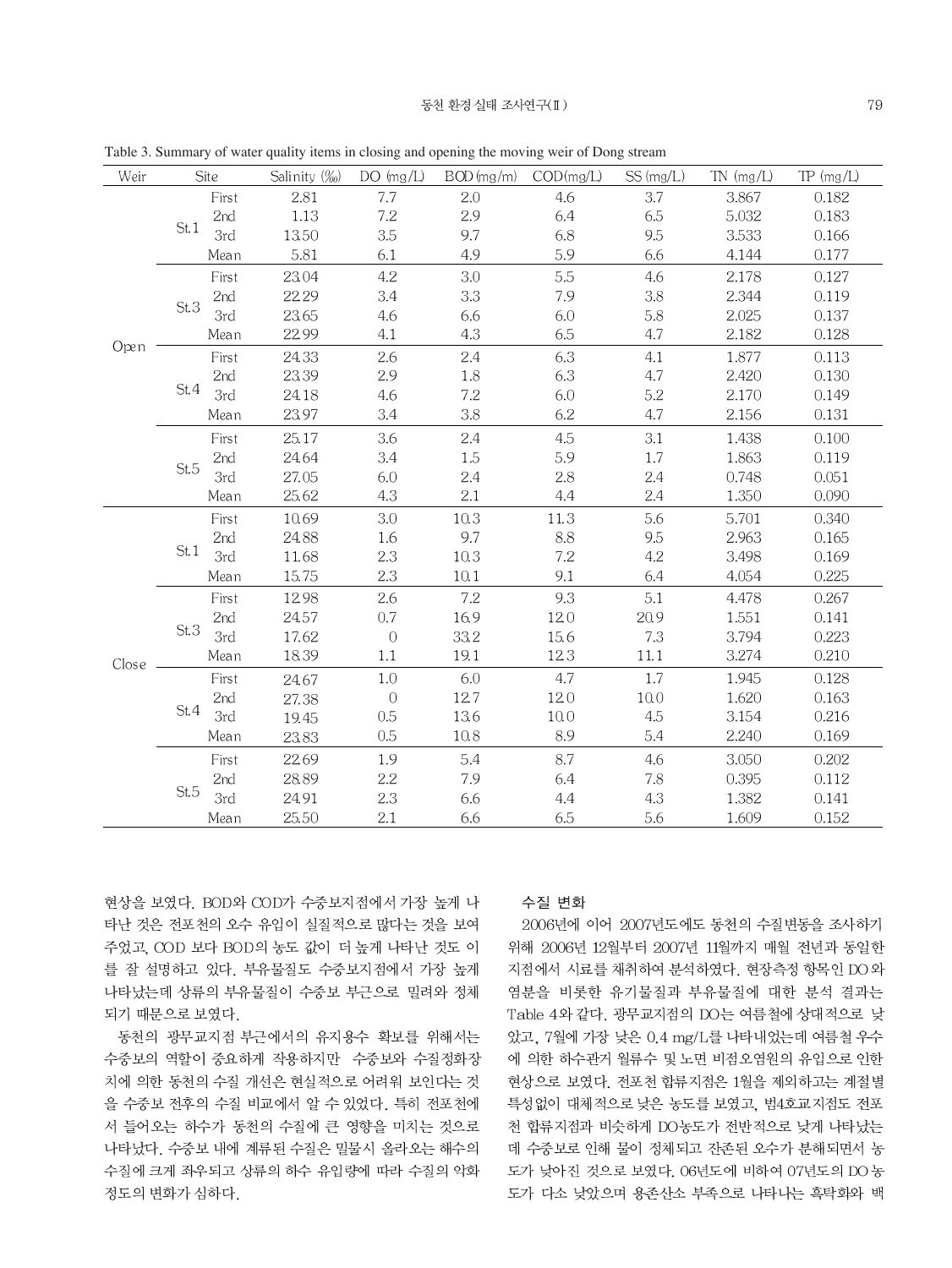Table 4. Results of DO, salinity, BOD, COD, SS measured in Dong Stream from Dec. 2006 to Nov. 2007

| Item         | <b>Site</b> |                                   | Mean $\pm$ SD (2006) Mean $\pm$ SD (2007) | Dec., 2006 | Jan.,2007 | Feb.  | Mar.        | Apr   | May         | Jun.              | Jul.        | Aug. | Sep.        | Oct.  | Nov.  |
|--------------|-------------|-----------------------------------|-------------------------------------------|------------|-----------|-------|-------------|-------|-------------|-------------------|-------------|------|-------------|-------|-------|
|              | st.1        | $7.2 \pm 0.5$                     | $3.4 \pm 2.0$                             | 6.7        | 7.2       | 3.3   | 3.9         | 2.9   | 3.5         | 2.2               | 0.4         | 0.7  | 2.7         | 2.9   | 4.1   |
| <b>DO</b>    | st.2        | $7.3 \pm 0.4$                     | $1.9 \pm 1.6$                             | 0.5        | 5.0       | 1.9   | 3.0         | 2.2   | 0.8         | 0.4               | 0.3         | 1.2  | 2.3         | 1.5   | 2.5   |
|              | st.4        | $7.2 \pm 0.4$                     | $1.2 \pm 1.1$                             | 1.2        | 3.6       | 0.5   | 2.1         | 0.8   | 0.6         | 0.6               | 0.1         | 0.9  | 0.5         | 0.9   | 3.1   |
|              | st.1        | $4.99 \pm 5.10$                   | $11.24 \pm 6.65$                          | 3.60       | 14.50     | 13.20 | 19.90       | 13.41 | 1.69        | 1.92              | 17.26 21.05 |      | 8.44        | 7.53  | 12.35 |
| Salinity     | st.2        | $10.79 \pm 9.53$                  | $16.91 \pm 6.03$                          | 23.70      | 15.60     |       | 20.72 23.10 | 15.30 | 21.69       | 18.78             | 14.58 19.81 |      | 10.58       | -1241 | 15.59 |
| $(\%_0)$     | st.4        | $20.53 \pm 8.13$ 24.64 $\pm$ 5.77 |                                           | 25.40      | 26.41     | 30.40 | 31.30       |       | 30.70 23.88 | 29.72 23.84 25.16 |             |      | 15.62 14.31 |       | 18.91 |
|              | st.1        | $14.3 \pm 9.0$                    | $10.6 \pm 9.2$                            | 4.0        | 3.8       | 5.3   | 8.3         | 10.3  | 4.4         | 3.0               | 26.6        | 31.9 | 10.0        | 7.5   | 11.8  |
| <b>BOD</b>   | st.2        | $15.1 \pm 9.0$                    | $25.1 \pm 13.8$                           | 20.3       | 13.0      | 423   | 19.4        | 29.0  | 60.5        | 18.1              | 16.8        | 13.3 | 27.8        | 16.3  | 24.1  |
| (mg/L)       | st.4        | $8.9 \pm 5.8$                     | $9.3 \pm 5.0$                             | 3.6        | 2.6       | 3.3   | 8.3         | 8.9   | 15.9        | 7.7               | 15.8        | 5.4  | 13.6        | 15.1  | 11.8  |
|              | st.1        | $12.4 \pm 5.1$                    | $9.8 \pm 6.3$                             | 5.6        | 6.4       | 6.0   | 12.8        | 9.2   | 8.2         | 6.4               | 16.0        | 26.6 | 3.6         | 7.2   | 9.2   |
| COD          | st.2        | $11.2 \pm 5.3$                    | $17.7 \pm 4.3$                            | 15.6       | 19.0      | 220   | 16.4        | 17.6  | 16.4        | 28.8              | 16.0        | 14.4 | 13.2        | 13.6  | 19.6  |
| (mg/L)       | st.4        | $8.4 \pm 3.8$                     | $9.8 \pm 4.0$                             | 6.0        | 5.2       | 4.8   | 12.0        | 7.6   | 12.0        | 14.8              | 16.8        | 6.8  | 8.4         | 14.0  | 9.6   |
| SS<br>(mg/L) | st.1        | $13.8 \pm 9.1$                    | $9.8 \pm 7.6$                             | 2.8        | 3.8       | 6.2   | 22.8        | 9.3   | 2.8         | 8.0               | 9.0         | 21.7 | 7.6         | 3.0   | 20.7  |
|              | st.2        | $12.3 \pm 9.1$                    | $23.4 \pm 21.7$                           | 12.4       | 13.3      | 23.7  | 56.8        | 16.0  | 18.9        | 12.0              | 11.4        | 9.4  | 17.0        | 10.3  | 79.0  |
|              | st.4        | $13.4 \pm 8.6$                    | $7.6 \pm 4.5$                             | 4.2        | 7.0       | 4.4   | 15.7        | 3.7   | 5.8         | 8.0               | 8.5         | 5.4  | 6.5         | 4.4   | 17.4  |





Fig. 4. Comparison of BOD at site 2 between 2006 and 2007.

탁화 현상이 07년도에도 개선이 되지 않은 것으로 보였다.

광무교지점의 BOD농도는 3.0~31.9 mg/L의 분포를 보였 는데 여름철 비가 많이 내린 7, 8월의 경우를 제외하고는 다소 양호한 상태를 보였는데 06년과 마찬가지로 여름철 하수관거 월류수의 영향으로 낮은 농도로 나타났고, 07년 년 평균농도 는 10.6 mg/L로 06년보다 다소 낮아졌다. 전포천 합류지점은 13.0~60.5 mg/L의 농도분포를 보였고 년평균농도는 06년도 에 비하여 07년도가 상단히 악화된 것으로 나타났는데 계절별



Fig. 3. Comparison of BOD at site 1 between 2006 and 2007. Fig. 5. Comparison of BOD at site 4 between 2006 and 2007.

변동 없이 하수의 유입이 연속적으로 일어나는 것으로 보였다. 범4호교의 BOD 농도분포는 2.6~15.8 mg/L를 나타내었고 하절기가 다소 높게 나타났다. 년 평균농도는 07년과 06년도 가 비슷한 농도 수치를 보였다. COD는 광무교지점, 전포천합 류지점 및 범4호교지점에서 각각 3.6~26.6 mg/L, 13.2~ 28.8 mg/L 및 4.8~16.8 mg/L 범위로 나타났고 BOD와 비 슷한 형태의 특성을 보였다. SS도 BOD와 거의 유사한 경향을 보였으며, 광무교지점과 범4호교지점에서는 07년도 년평균농 도가 06년 보다 낮게 나타났다.

각 지점별 06년과 07년도의 월별 BOD 변화특성은 Fig. 3, 4, 5와 같다. 광무교지점의 경우 06년도는 토목공사가 많아서 월별 변동폭이 컸으나 07년도는 여름철까지는 10 mg/L이하 의 비슷한 농도를 보이다가 비가 많이 내린 여름에 하수관거 월류수 유입으로 BOD농도가 급격하게 증가하였다가 9월에 다시 감소하는 경향을 보이고 있다.

전포천 합류지점은 광무교지점과는 달리 계절별 특성은 특 별히 나타나지 않고, 07년도 여름철인 6, 7, 8월을 제외한 나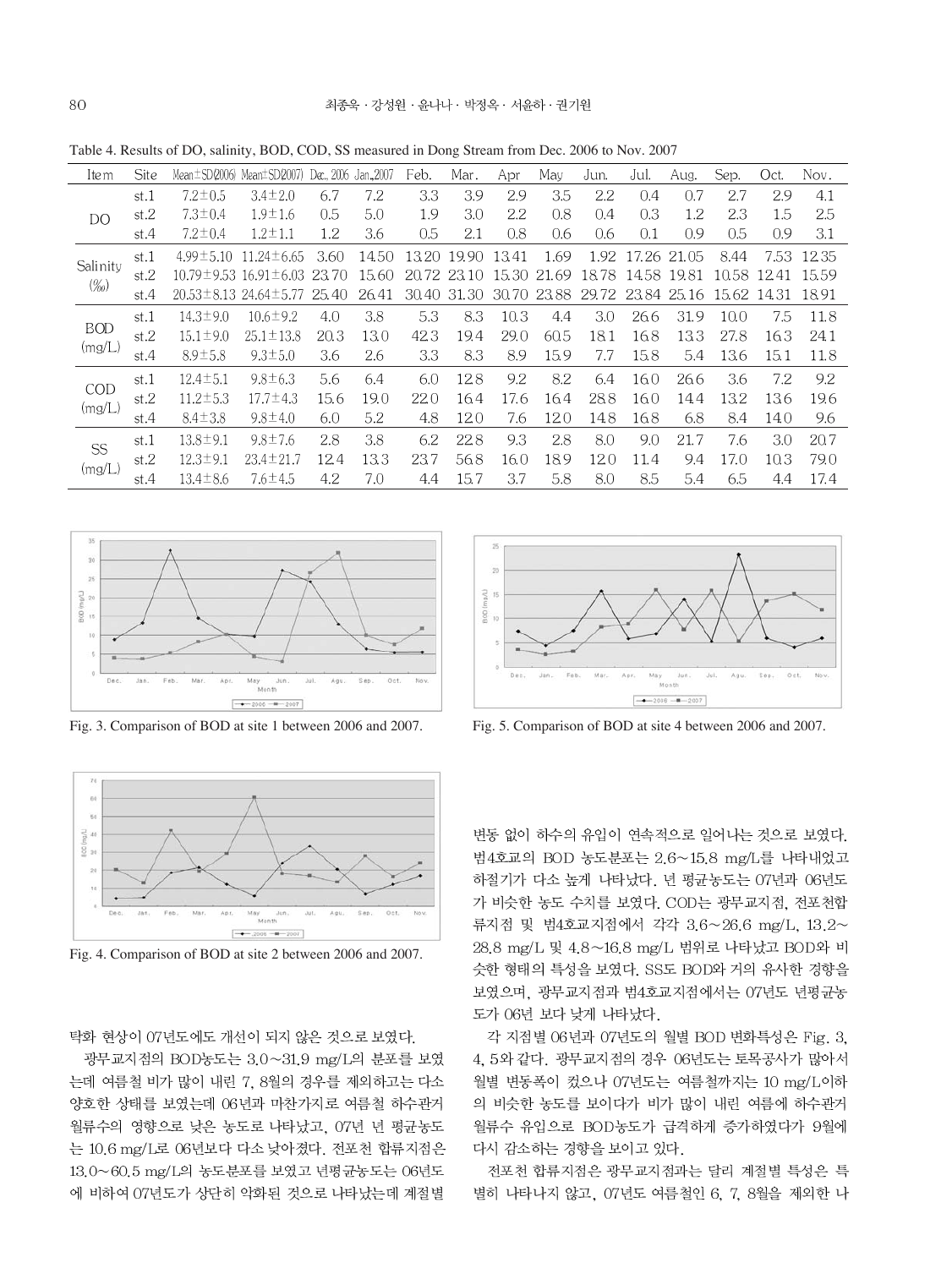| Parameter       | <b>Site</b> | Mean (2006) | Mean (2007) | Winter(Dec., $2006$ ) | Spring (Mar., 2007) | Summer(June, 2007) | Fall (Sep., 2007) |
|-----------------|-------------|-------------|-------------|-----------------------|---------------------|--------------------|-------------------|
|                 | st.1        | 4.1         | 1.9         | 1.5                   | 1.4                 | 1.7                | 2.9               |
| Volatile Solids | st.2        | 7.1         | 2.7         | 2.8                   | 2.6                 | 2.8                | 2.7               |
| $(\% )$         | st.4        | 8.9         | 9.4         | 7.2                   | 10.3                | 123                | 7.8               |
| Hg              | st.1        | 0.0236      | 0.0279      | 0.0339                | 0.0261              | 0.0191             | 0.0323            |
|                 | st.2        | 0.0121      | 0.0441      | 0.0520                | 0.0481              | 0.0445             | 0.0317            |
| (mg/kg)         | st.4        | 0.0288      | 0.0745      | 0.0790                | 0.0604              | 0.0828             | 0.0757            |
| Pb              | st.1        | 9.65        | 9.68        | 9.15                  | 8.10                | 11.55              | 9.92              |
|                 | st.2        | 6.87        | 7.05        | 13.70                 | 4.05                | 8.80               | 1.64              |
| (mg/kg)         | st.4        | 3.69        | 2.77        | 1.30                  | 1.35                | 6.70               | 1.74              |
| Cu              | st.1        | 9.325       | 4.373       | 4.740                 | 2.305               | 5.175              | 5.273             |
|                 | st.2        | 8.722       | 6.750       | 14.915                | 4.160               | 6.000              | 1.925             |
| (mg/kg)         | st.4        | 4.033       | 2.529       | 1.260                 | 2.295               | 3.895              | 2.665             |
| Cr              | st.1        | 1.588       | 1.595       | 0.985                 | 1.900               | 1.260              | 2.235             |
|                 | st.2        | 2.470       | 2.605       | 1.745                 | 3.870               | 2.690              | 2.115             |
| (mg/kg)         | st.4        | 0.737       | 0.909       | 1.150                 | 0.545               | 1.095              | 0.845             |
| Mn              | st.1        | 76.833      | 84,400      | 72.350                | 102.300             | 76.500             | 86, 400           |
|                 | st.2        | 108.267     | 92, 400     | 109.100               | 103.200             | 73,050             | 84.400            |
| (mg/kg)         | st.4        | 139.400     | 127.700     | 80.700                | 157.400             | 178.450            | 94.200            |
| Zn              | st.1        | 70.783      | 52,300      | 27.150                | 52.500              | 65.750             | 63.800            |
|                 | st.2        | 115.667     | 84.750      | 153.500               | 39.800              | 86,000             | 59.700            |
| (mg/kg)         | st.4        | 117.500     | 65.663      | 114.000               | 39.000              | 54, 250            | 55.400            |
|                 | st.1        | 0.202       | 0.179       | 0.150                 | 0.155               | 0.140              | 0.270             |
| Cd              | st.2        | 0.387       | 0.231       | 0.345                 | 0.190               | 0.235              | 0.155             |
| (mg/kg)         | st.4        | 0.462       | 0.289       | 0.470                 | 0.225               | 0.260              | 0.200             |

Table 5. Concentration of volatile solids and heavy metals at the sediment of Dong Stream in 2007

머지 모든 달에서 06년도 보다 BOD농도가 높게 나타났다. 전 포천을 통해서 들어오는 오수의 영향으로 이와 같은 형태를 보 여주고 있다.

범4호교지점은 07년 4월까지 10 mg/L이하의 농도를 유지 하다가 5월부터 농도가 올라갔다 내려갔다를 반복하면서 9월 부터는 다시 높아지는 형태를 보이고 있다. 범4호교지점은 수 중보에 의해 흐름이 차단되어 있어 상대적으로 정체가 일어나 는 곳이기 때문에 바다에서 올라오는 해수의 수질에 따른 변동 의 폭이 큰 것으로 보여진다.

#### 하상저질

06년과 같이 07년도도 하상 저질을 조사하기 위하여 2006 년 12월부터 계절별로 광무교 등 3개지점에 대해 시료를 채취 하여 분석하였다. 저질의 유기물 함량을 분석하기 위한 감열감 량과 수은을 비롯한 중금속 항목을 분석하였으며 결과는 Table 5와 같다.

년 평균 유기물 함량은 광무교지점이 가장 낮은 1.9%이고. 수중보로 인해 정체가 심한 범4호교는 9.4%로 가장 높았다. 계절별로는 광무교지점은 가을이, 전포천 합류지점은 전체적 으로 비슷한 수준으로 나타났고 범4호교는 여름에 가장 높았 다. 년도별 비교를 해보면 광무교와 전포천 합류지점은 07년에 다소 낮아졌지만 범4호교는 약간 증가하였다.

하상 저질의 중금속 분석에서 수은의 년 평균 함량은

0.0279~0.0745 mg/kg의 분포를 보였고 06년도에 비하여 광무교는 비슷한 수준이나 전포천 합류지점과 범4호교지점은 다소 증가하였지만 토양환경보전법 토양오염우려기준(나지역) 의 12 mg/kg보다도 훨씬 낮은 농도였다. 납의 평균 농도는 2.77~9.68 mg/kg으로 06년도와 비슷한 수준이었고, 구리는 2.529~6.750 mg/kg으로 나타나 전체적으로 07년도에 농도 가 감소하였다. 크롬의 평균농도는 0.909~2.605 mg/kg이며 07년도 전포천 합류지점과 범4호교지점에서 약간 증가하였다. 망간과 아연, 카드뮴의 평균 농도는 84.400~127.700 mg/kg 과 52.300~84.750 mg/kg, 0.179~0.289 mg/kg으로 각각 나타났으며, 아연은 07년도에 다소 감소한 것으로 나타났다. 모든 중금속의 농도는 토양환경보전법 토양오염우려기준나지 역)보다도 낮게 나타났다.

#### 악취물질

06년과 동일하게 07년에도 동천주변에서 발생되는 악취물 질 조사를 위한 시료채취는 하상저질과 같은 기간에 수행하였 으며 시료채취장소는 광무교지점은 복개천 내부 50 m 지점이 었고, 전포천 합류지점과 범4호교는 저질시료채취장소와 동일 한 지점이었으며 분석 결과는 Table 6과 같다.

06년도는 광무교 복개 내부의 복합악취 수준이 악취방지법 배출허용기준(기타지역)인 복합악취 15배를 초과하였지만 07 년도에 가장 높게 나타난 농도는 겨울철에 8배로서 전체적으로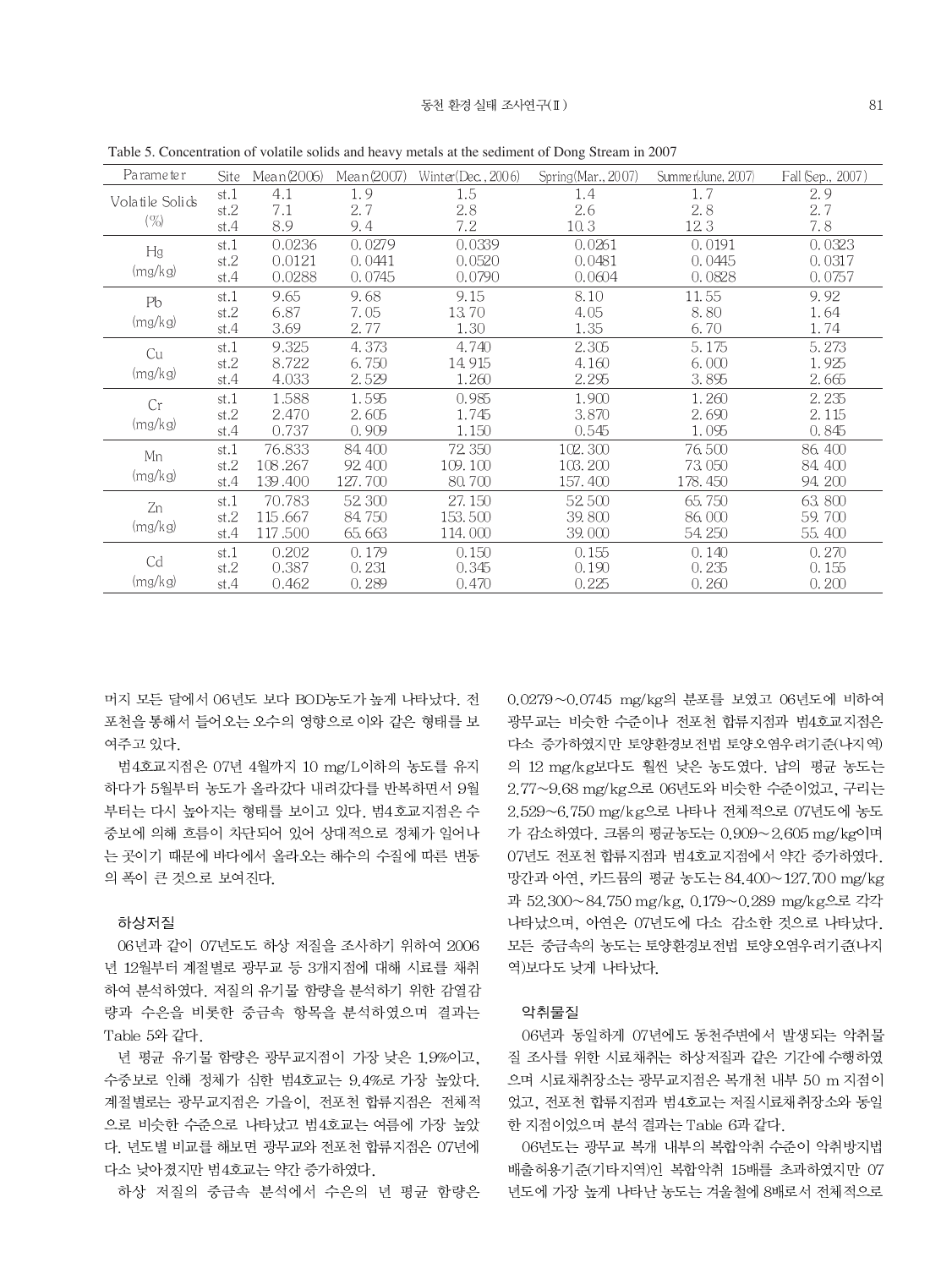| Parameter         | Site                       | Winter(Dec., 2006) | Spring (Mar., 2007) | Sum mer (June, 2007) | Fall(Sep., 2007) |
|-------------------|----------------------------|--------------------|---------------------|----------------------|------------------|
| Complex odor      | st.1                       | 8                  | 5                   | 5                    | 3                |
| (dilution factor) | st.2                       | 4                  | $\overline{4}$      | 4                    | 4                |
|                   | st.4                       | 4                  | 4                   |                      | 7                |
| Hydrogen sulfide  | st.1                       | 0.001              | N <sub>D</sub>      | 0.018                | ND               |
|                   | st.2                       | ND.                | 0.004               | 0.005                | 0.01             |
| (ppm)             | st.4                       | 0.002              | ND                  | 0.010                | 0.02             |
| Methyl            | st.1                       | ND                 | 0.001               | 0.001                | <b>ND</b>        |
|                   | st.2                       | ND                 | 0.001               | 0.001                | ND               |
| mer capta n(ppm)  | st.4                       | <b>ND</b>          | 0.001               | 0.001                | ND               |
| Dimethyl sulfide  | st.1                       | ND                 | 0.002               | ND                   | ND               |
|                   | st.2                       | ND                 | 0.002               | 0.001                | <b>ND</b>        |
| (ppm)             | st.4                       | ND                 | 0.002               | N <sub>D</sub>       | N <sub>D</sub>   |
| Dim ethyl         | st.1                       | ND                 | N <sub>D</sub>      | 0.001                | ND               |
|                   | st.2                       | <b>ND</b>          | ND                  | N <sub>D</sub>       | N <sub>D</sub>   |
| disulfide (ppm)   | st.4                       | <b>ND</b>          | <b>ND</b>           | ND                   | 0.002            |
|                   | st.1                       | <b>ND</b>          | 0.001               | 0.018                | 0.005            |
| Ace taldehyde     | $\ensuremath{\text{st}}.2$ | 0.007              | 0.001               | 0.018                | 0.005            |
| (ppm)             | st.4                       | 0.006              | 0.001               | 0.023                | 0.003            |
|                   | st.1                       | <b>ND</b>          | 0.004               | 0.036                | 0.004            |
| Propionaldehyde   | $\ensuremath{\text{st}}.2$ | ND                 | 0.002               | 0.036                | 0.008            |
| (ppm)             | st.4                       | 0.001              | 0.003               | 0.044                | <b>ND</b>        |
|                   | st.1                       | ND                 | 0.002               | 0.010                | <b>ND</b>        |
| Buty raldehy de   | st.2                       | ND                 | <b>ND</b>           | 0.009                | <b>ND</b>        |
| (ppm)             | st.4                       | ND                 | 0.001               | 0.012                | <b>ND</b>        |
|                   | st.1                       | ND                 | 0.001               | ND                   | <b>ND</b>        |
| i-Valeral de hyde | st.2                       | <b>ND</b>          | <b>ND</b>           | <b>ND</b>            | <b>ND</b>        |
| (ppm)             | st.4                       | <b>ND</b>          | <b>ND</b>           | <b>ND</b>            | ND               |
| n-Valeraldehyde   | st.1                       | ND                 | <b>ND</b>           | 0.002                | ND               |
|                   | $\ensuremath{\text{st}}.2$ | ND                 | <b>ND</b>           | 0.003                | N <sub>D</sub>   |
| (ppm)             | st.4                       | <b>ND</b>          | <b>ND</b>           | 0.006                | <b>ND</b>        |

Table 6. Concentration of odor substance detected in Dong Stream during 2007

일반적인 농도 수준으로 나타났고 전포천 합류지점과 범4호교 지점도 작년과 비슷한 일반지역의 수준이었다.

기기분석에서 황성분 악취물질 중 황화수소, 메칠멜캅탄, 디 메칠설파이드, 디메칠디설파이드가 모두 검출되었고 알데하이 드류인 아세트알데하이드, 프로피온알데하이드, 뷰티르알데하 이드, i-발데르알데하이드, n-발데르알데하이드 등의 지정악 취물질이 검출되었으나 그 수준은 특이할 만큼의 높은 농도가 아닌 일반적인 농도로서 일반하천 등에서 잘 검출되는 악취물 질"로 조사되었다. 겨울과 가을보다는 기온이 높은 봄과 여름 에 지정악취물질이 더 많이 검출되었다.

#### 론 결

06년도 이어 07년도에도 동천환경개선사업에 따른 환경 변 화를 파악하기 위하여 광무교, 전포천 합류지점, 범4호교지점 에 대한 수질, 하상저질 및 악취물질에 대하여 조사하였으며 또한 수중보 가동 전후에 대한 수질 비교 분석을 통하여 다음 과 같은 결론을 얻었다.

1. 동천유역의 BOD 발생 부하량을 산정한 결과 총 부하량은 44.887kg/day로 생활계가 76.4%. 산업계가 20.2%. 토지계 가 3.4%로 각각 차지하였으며, 소유역별 BOD 부하량 조사에 서는 가야천 > 전포천 > 부전천 > 호계천 유역 순으로 나타났다.

2. 현재 동천의 유지용수 확보를 위해서는 수중보의 역할은 필요한 사항이나 수중보와 수질정화장치가동에 의해 확보된 용수의 수질개선은 크게 되지 않는 것으로 수중보 전후의 수질 비교를 통해 나타났다.

3. 수질 분석결과 광무교지점의 BOD농도는 3.0~31.9 mg/L의 분포로 여름철에는 우수로 인한 하수관거 월류수로 농도가 급등하는 형태를 보였고 년 평균농도는 10.6 mg/L로 06년보다 다소 낮아졌다. 전포천 합류지점은 13.0~60.5 mg/L의 농도 분포를 보였고 년 평균농도는 06년도에 비하여 07년도가 다소 높아졌으며, 하수의 유입이 연속적으로 일어나 는 것으로 나타났다. 범4호교의 BOD 농도 분포는 2.6~ 15.8mg/L로 하절기가 다소 높게 나타났으며, 년 평균농도는 06년도와 비슷한 농도를 보였다.

4. 저질의 중금속 분석에서 수은의 년 평균 함량은 0.0279  $\sim 0.0745$  mg/kg의 분포를 보였고, 납은 2.77 $\sim 9.68$